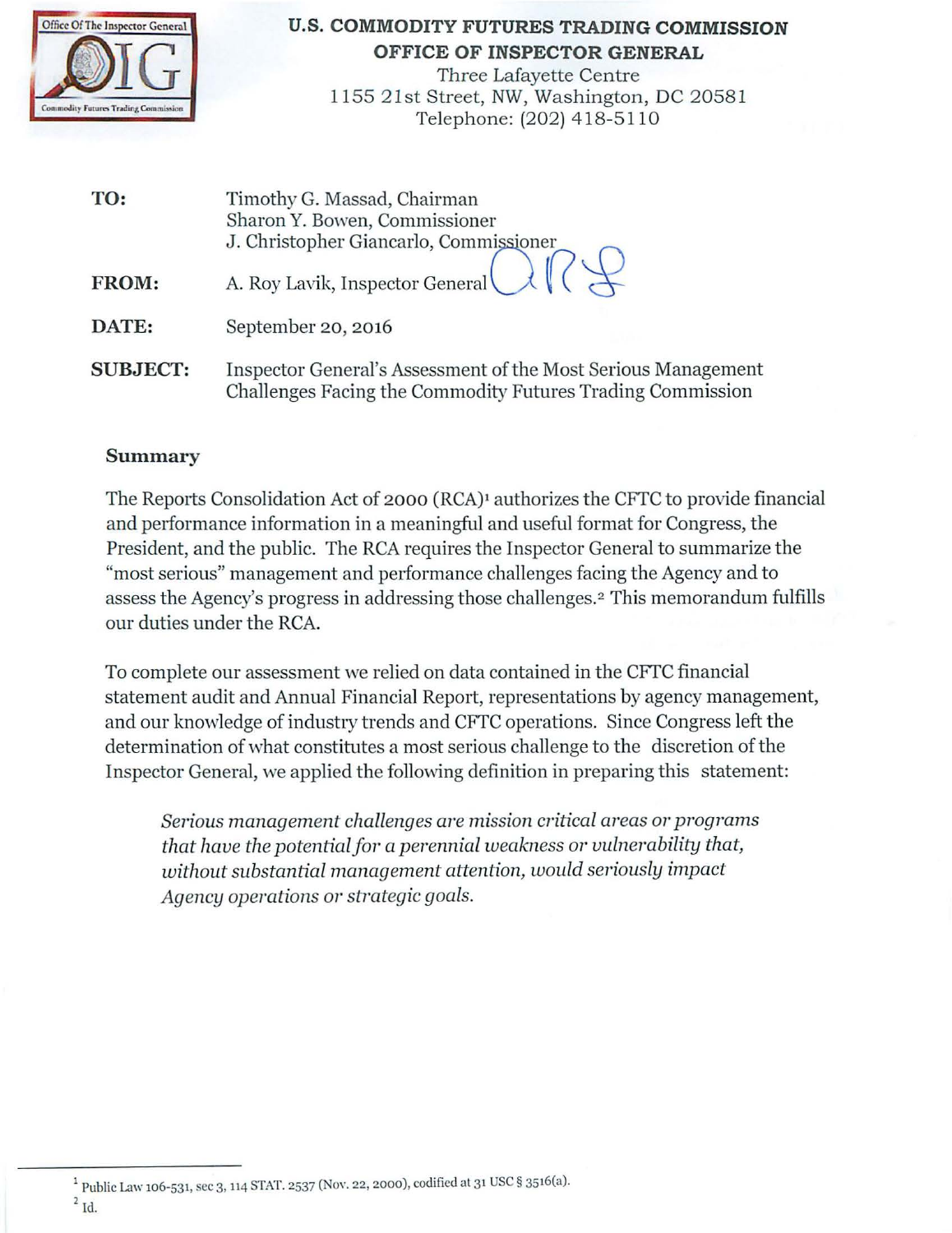# CFTC's Progress on Last Year's Challenges

For FY2016 the OIG identified three management challenges, they *were:* 

1. Stimulate registrants towards enhancing their cyber security controls over vital *client information so as to reduce the impact of any future information technology breach.* 

Management's public comments<sup>3</sup> indicate awareness of the disruptive impact of cyber security breaches of registrant networks. CFTC is uniquely positioned to share cyber risk intelligence and mitigation best practices among its registrants. The OIG's recently issued audit of CFTC's approach to reducing cybersecurity risks at registrants identified several testing and intelligence sharing opportunities to enhance the current approach to this threat. We look forward to evaluating additional management actions to reduce cyber security risk among registrants.

2. *Minimize information security vulnerabilities in its network with particular attention to the exfiltration of sensitive data.* 

Results of OIG information systems reviews revealed that management is addressing information security vulnerabilities. This increase in competency is demonstrated by the Office of Data and Technology's (ODT) approach of reallocating staff, increasing the frequency of network scans, and patching vulnerabilities accordingly. During the coming year, we will scan sensitive databases to identify vulnerabilities for data loss.

3. *Effectively Triage Oversight Tasks In Order To Execute Its Strategic Plan with Limited Budgetary Resources.* 

For the second year (FY2015 and FY2016) in a row CFTC budget's was flat at \$250 million while certain operational costs increased. Therefore, the agency must effectively triage its budgetary resources to meet its oversight responsibilities stated in its Strategic Plan.

 $^{\rm 3}$  Statement of Chairman Timothy Massad on the System Safeguards Testing Final Rules

September 8, 2016 available at http://www.cftc.gov/PressRoom/SpeechesTestimony/massadstatemento90816b